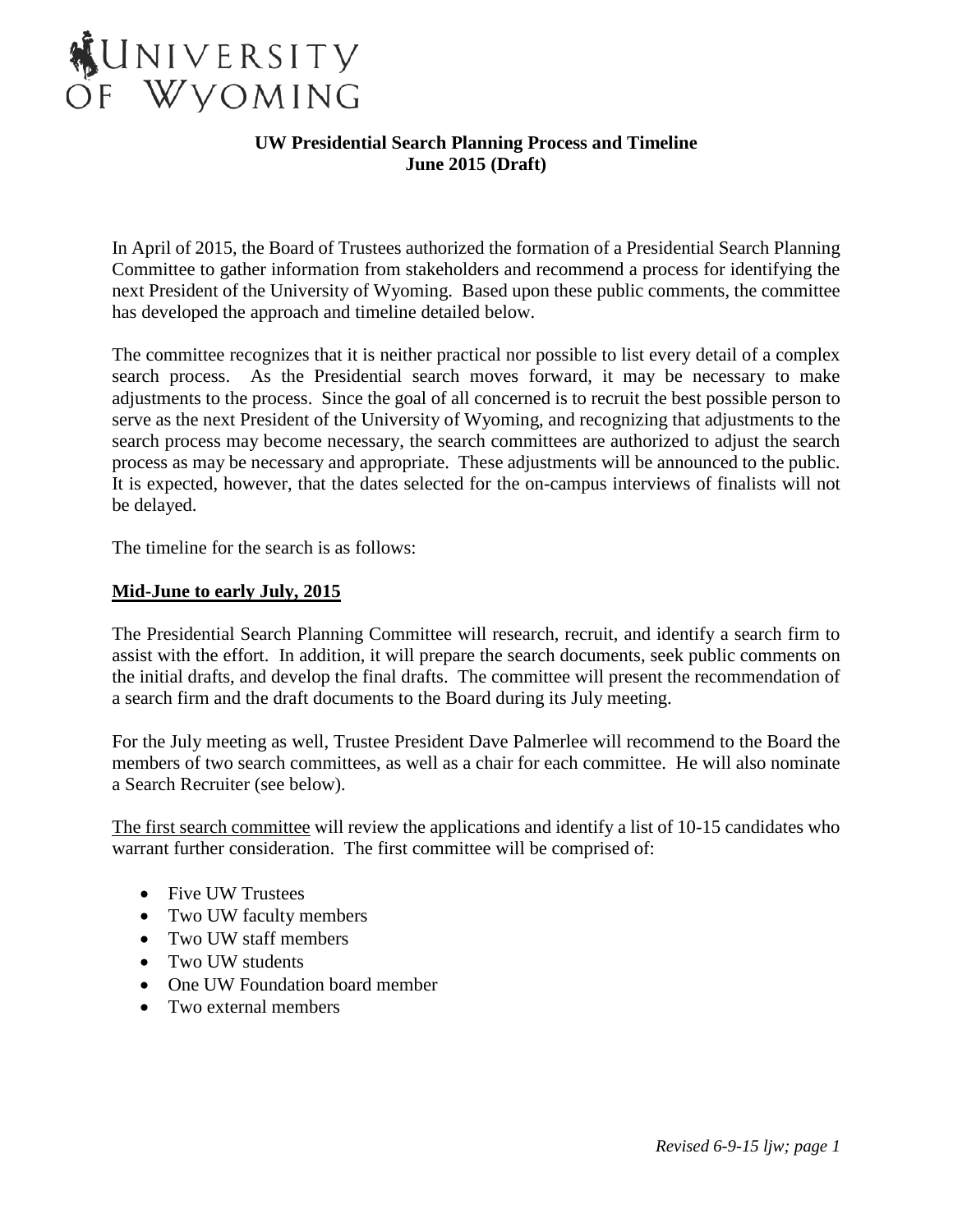

# **Mid-June to early July, 2015, cont.**

The second committee, which will interview the candidates put forward by the first committee and identify up to five finalists who will come to campus for public interviews, will be comprised of:

- Five UW Trustees
- Two UW faculty members
- Two UW staff members
- Two UW students
- One UW Foundation board member
- Two external members

There will be no overlap among members of the first and second committees. Instead, a Search Recruiter, selected by the Board of Trustees, will work with the President of the Board, the chairs of both committees, and the members of both committees to provide cohesion during the process.

A majority vote of a committee, including a majority vote by the Trustee members of that committee, is required to advance a candidate for further consideration and take any other committee action.

All application materials, including the names of candidates, will remain confidential. Security of the materials will be the responsibility of the Office of the General Counsel and UW Information Technology. Materials related to the finalists will be made public in the final stage of the search.

The Search Recruiter will be an individual with comprehensive knowledge of and experience with UW who will assist the two committees and the search firm in contacting individuals to either apply for the position or assist with recruiting. This Recruiter will also oversee, in conjunction with the committee chairs, the work of the search firm and serve as an advisor to the chairs.

## **July 14-17, 2015 (Board Retreat in Cheyenne)**

- The Board will review and confirm the members of both search committees, as well as the Search Recruiter.
- The Board will also review and make final decisions regarding the search firm and the search documents.

## **July 20-27, 2015**

- The Board will obtain pledges of confidentiality from all search committee members other than the Trustees. The Presidential Search Planning Committee will work with the UW General Counsel's Office to draft this document.
- The Board will sign a contract with the approved search firm.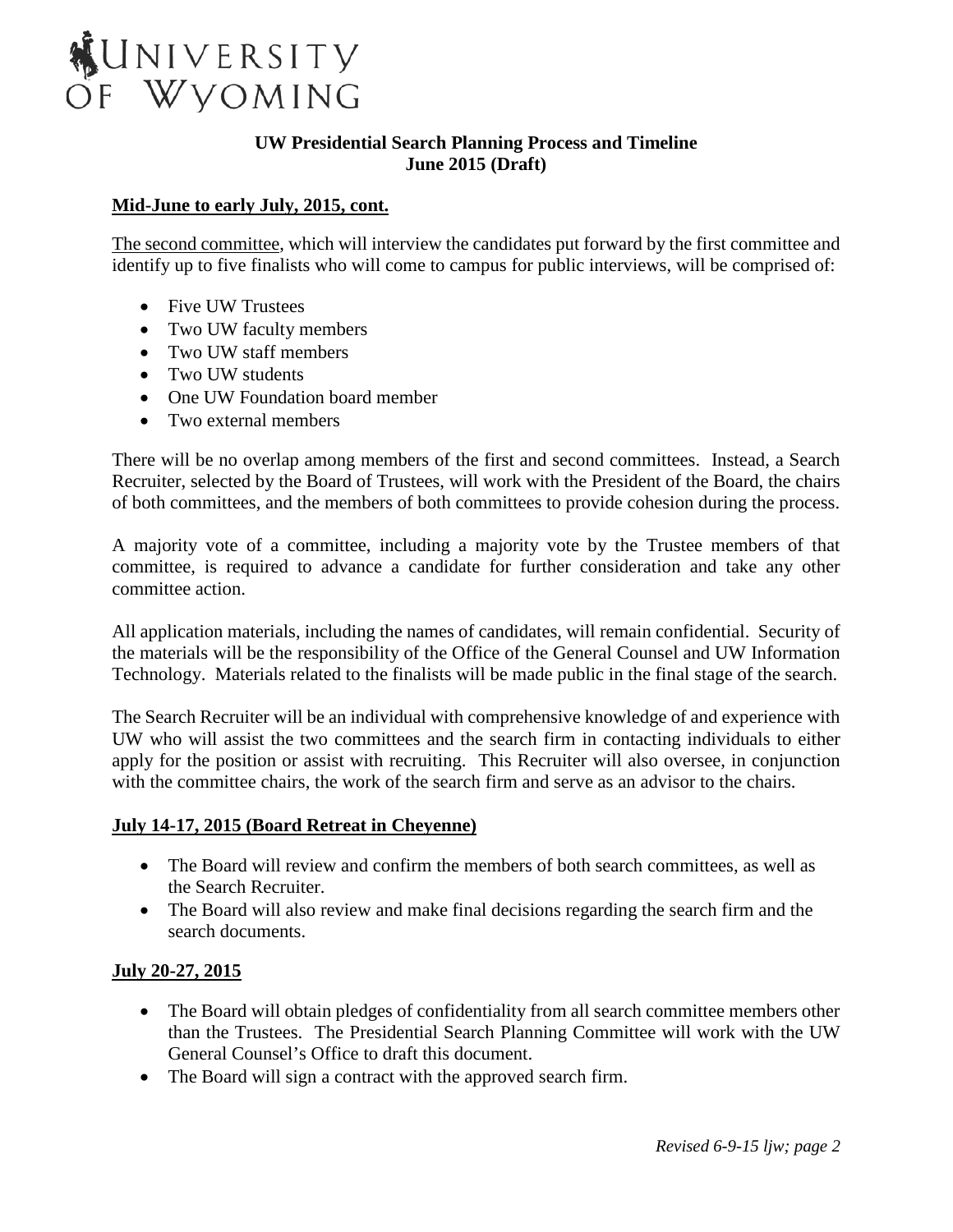

# **August 2015**

- The search firm will begin advertising the position.
- The Board will review an initial draft of the contract for a new President.

## **August 2015 to early January 2016**

The search committees will meet at the appropriate times to organize their work and develop timelines and tasks. These will include:

- The search firm and Search Recruiter advertising the position and contacting individuals on campus and across the state and nation to build as large a candidate pool as possible from traditional and nontraditional sources.
- Establishing a preferred application submission date of December 1.
- The UW General Counsel's Office discussing the terms of a Presidential contract with the Board in executive session.
- The first committee refining the list of applicants to 10-15 candidates by mid-December.
- The second committee reviewing these applications, conducting phone interviews, and developing a list of 3-5 finalists by mid-January.
- Conducting initial background checks of the finalists.
- Inviting candidates to campus. (Note: In early January, the second committee will inform candidates who are on the "long list" provided by the first committee of the interview dates for finalists. Candidates will be informed well in advance of a "save the date" requirement so the on-campus visits of the finalists can be assured.)

## **Late January to mid-February 2016**

- Finalists identified.
- Public forums and interviews held on campus and elsewhere.
- Board interviews finalists.
- Supplemental and final reference checks completed before on-site visits.
- Comments regarding the finalists solicited from the public.
- Several Trustees visit finalists at their home institutions.
- Transition committee formed to prepare for the new President.

## **Mid-February 2016**

• Full Board of Trustees meets on February 17 (or as soon as practical thereafter) to select the top candidate and begin negotiations.